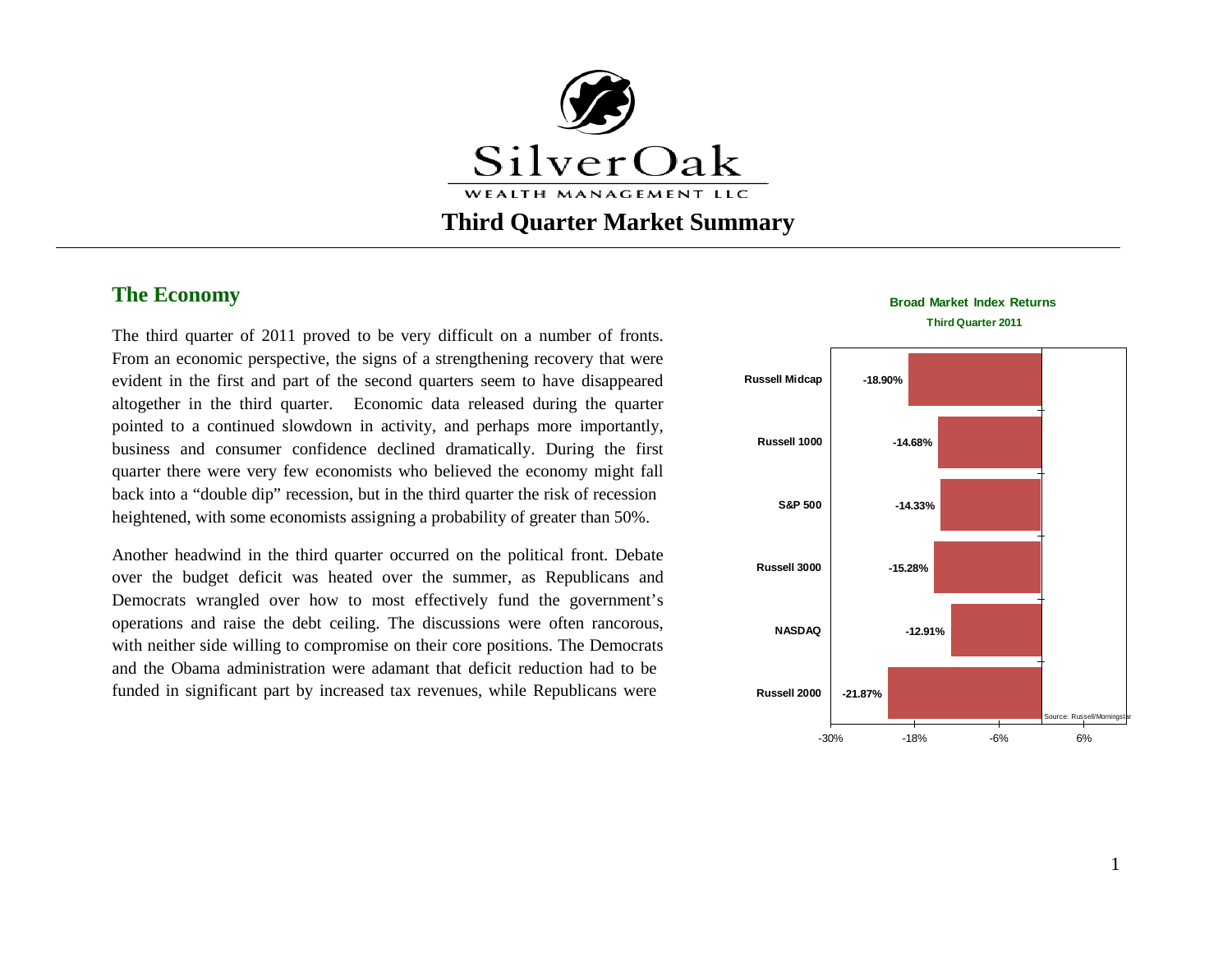equally as strident in holding to their position that fiscal responsibility must be achieved through spending reductions and not taxes. An agreement was reached at the last minute, but the hard decisions surrounding deficit reduction were deferred for consideration by a special congressional committee. Investors were not pleased by the tone of the debate and Washington's seeming inability to impose fiscal responsibility. Ratings agencies were not impressed either, and Standard & Poor's downgraded the AAA rating of U.S. debt, the first time in history that has occurred.

Yet a third factor impacting both the economy and financial markets in the quarter was the ongoing financial drama playing out in Europe. Greece was on the precipice of default, and may still do so, and several other euro zone members were also suffering financial distress. Meanwhile, the other countries in the euro zone debated just how to support a struggling member, with the more fiscally sound countries such as Germany balking at having to bail out the more profligate Greece. The euro zone's issues exposed fundamental problems with the euro as a currency, and during the quarter many analysts were predicting the eventual demise of the euro. While the probability of such a scenario currently seems low, it nevertheless has had a continuing effect on the global economy.

### **Highlights**

#### **GDP**

The Bureau of Economic Analysis released the third estimate of second quarter 2011 GDP, an upward-revised 1.3%, up from the prior estimate of 1.0%, and somewhat better than economists had expected. There have been a number of factors negatively impacting growth so far in 2011, including the Japanese earthquake and tsunami, high energy prices, the debt-ceiling limit negotiations and



#### U.S. Equity Market Returns by Major Sector (Securities in S&P 500, 3rd Quarter 2011)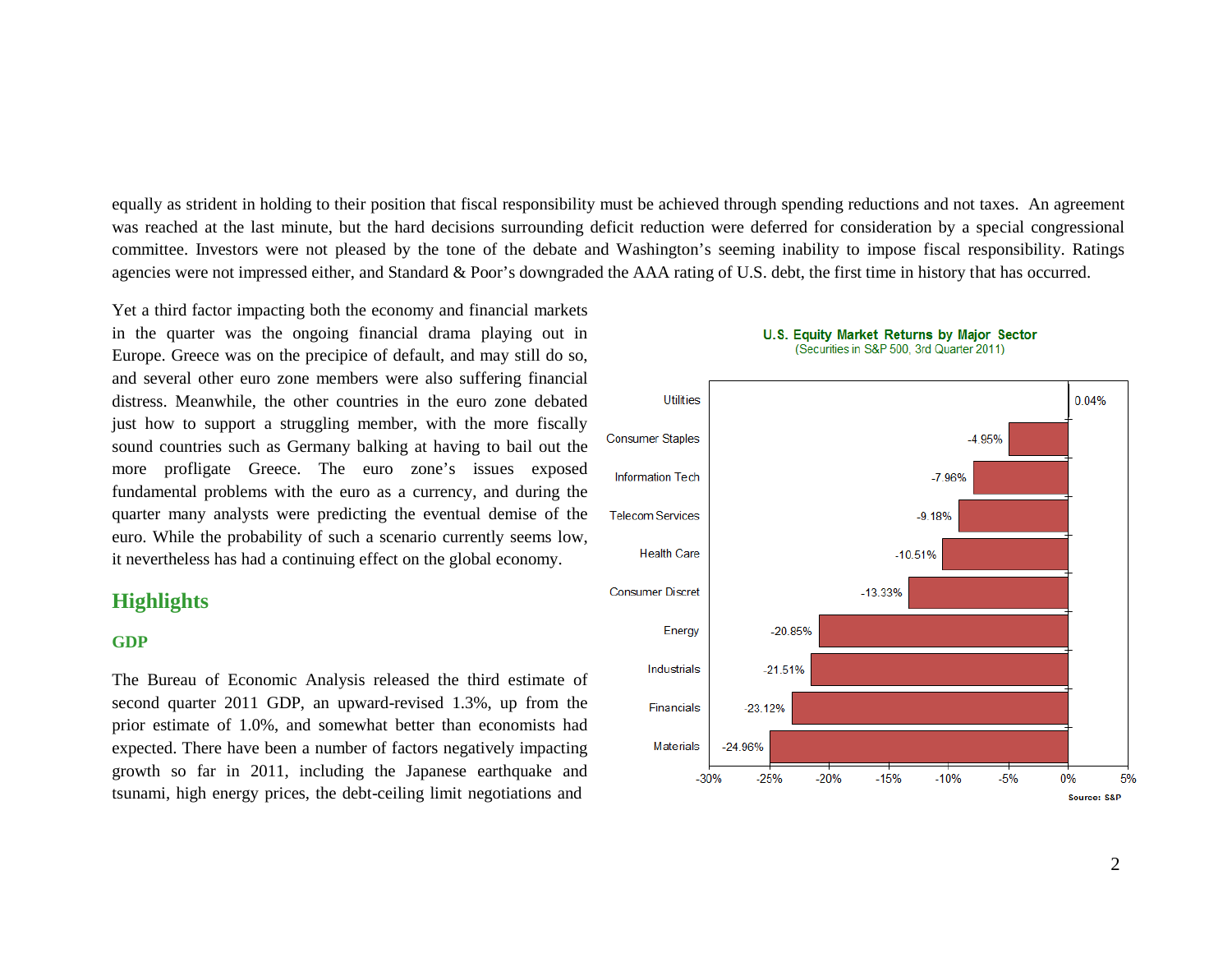S&P's downgrade of U.S. debt. These factors have contributed to a declining confidence on the part of businesses, which in turn has resulted in sluggish hiring. Consensus among economists is that GDP growth will continue to pick up in the second half of the year, and will approach 2.7% in 2012. But this forecast assumes that European policymakers will be able to resolve their debt crisis, and that U.S. policymakers will be able to come to agreement on deficit reduction.

### **HOUSING**

The housing market showed few signs of emerging from its prolonged slump, but neither did it deteriorate significantly. Existing-home sales were unexpectedly strong in August, climbing 7.7% from the levels in July to an annualized rate of 5.0 million units. Median home prices were soft, however, falling 5.1% from year-ago levels. Lackluster sales of new homes somewhat offsetting the positive existing-home sales data. Sales of new homes fell 2.3% in August from July levels to an annualized rate of 295,000 units. Moreover, new home prices were down 8.8% from yearearlier levels. Housing analysts believe that the housing market will continue to meander at these levels until sometime in 2012, which is when growth and employment are expected to accelerate.

### **EMPLOYMENT**

The employment situation became extremely weak in the third quarter, adding to the problems that began during the second quarter. The August employment report showed net job growth being flat, while only 85,000 jobs were added in July. The unemployment rate held steady in August at 9.1%, but that was little consolation in a continuing disappointing environment. Hiring ground to a halt during the quarter, as businesses took a conservative posture following the wrangling in Congress during debt ceiling negotiations. The economic slowdown and outlook for resolution to the economy's ails have prompted many economists to lower expectations for the employment outlook, with some now estimating that it will be 2013 before the labor market will begin generating 200,000 jobs per month, the level which will cause the unemployment rate to fall meaningfully.

### **FED POLICY**

In September, the Federal Open Market Committee (FOMC) announced that it will leave monetary policy unchanged, and that it will embark on a new program – dubbed "Operation Twist" – in an effort to provide a spark to the flagging economy. With Operation Twist, the Fed will extend the maturities on its balance sheet by using the proceeds of maturing short-term paper to buy longer term issues. The goal is to help reduce long-term interest rates, which should aid the housing market. The announcement was met with a sell-off in the equity market, as the Fed also provided a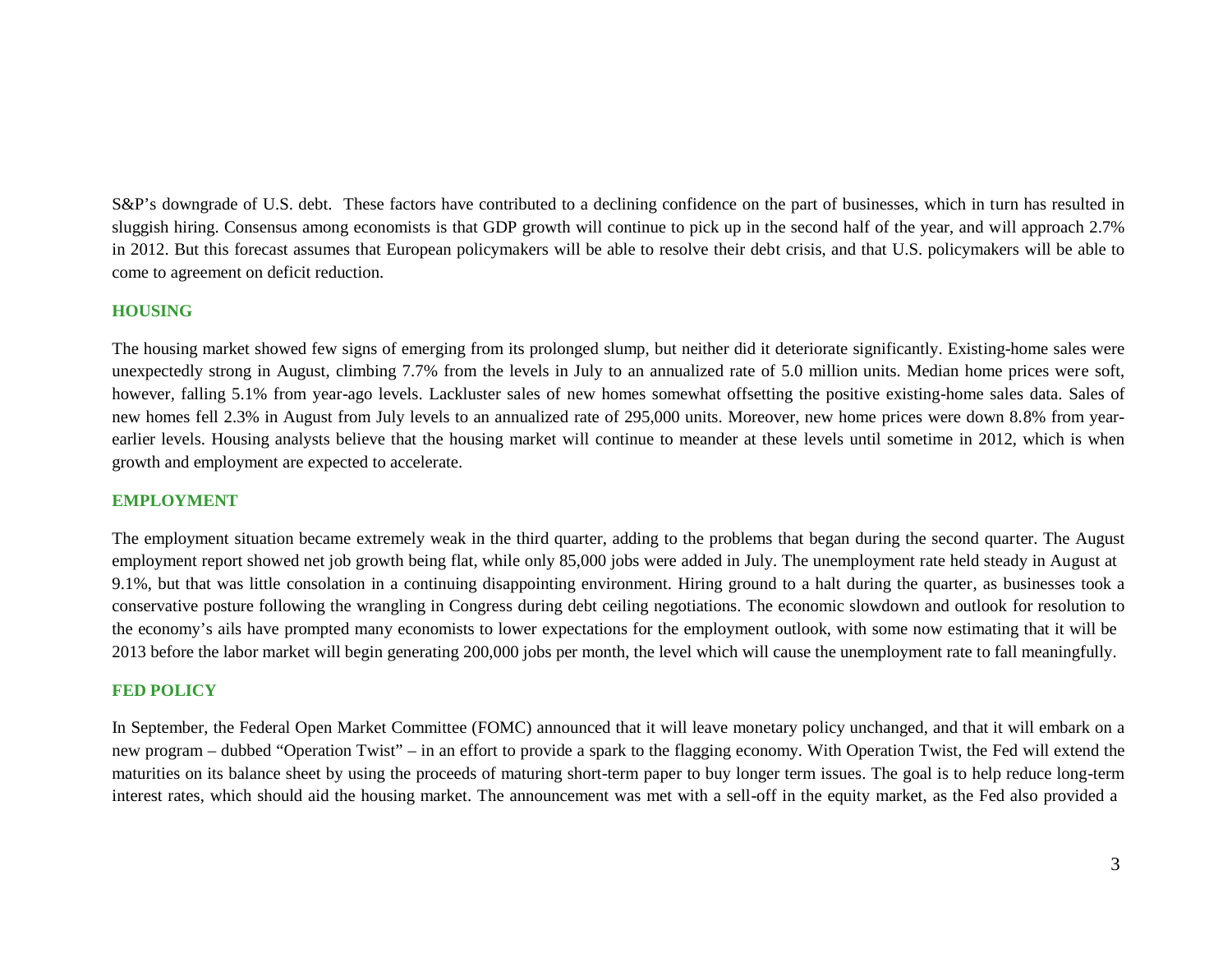rather downbeat outlook for the global economy. In addition, the FOMC earlier in the quarter abandoned the "extended period" language it had used to describe how long it might keep interest rates low. Instead, the FOMC opted to be more transparent by specifying that it would maintain the current level of 0% to 0.25% for the fed funds rate until mid-2013. Inflation remains of little concern to the Fed, but the stubbornly high unemployment rate remains an issue.

The impetus behind Operation Twist is a concern that the Fed is not delivering on either side of its dual mandate: maintaining both price stability and full employment. The concern is so great that it is possible that the Fed will take further aggressive steps later this year, perhaps in the form of another round of quantitative easing. The Fed may also opt to move beyond the purchase of government obligations to buy credits and perhaps even equities. These moves are of course controversial, and three members of the Fed dissented on these latest steps.

## **Interest Rates**

The fixed income market rallied strongly once again in the third quarter. The primary drivers of the rally were the continued slowing in the global economy, an increasing probability of a "double dip" recession, the ongoing euro zone financial distress, and an environment favoring risk aversion. Not even the downgrade of U.S. debt by S&P could crimp the advance of bond prices. As with the strong performance in the second quarter, the rally in the third quarter took traders and investors by surprise, as many had positioned portfolios for a decline in bond prices and a rise in yields. Several factors contributed to the market's climb: 1) a stubbornly sluggish labor market that has been driven by a lack of confidence in the economic outlook; 2) internal European squabbling as to how to resolve the credit crisis engulfing some of the euro zone's less fiscally stable members; and 3) a growing sense that the world and U.S. economies may be headed for another recession if fiscal houses are not put in order soon. The underlying thread to all of these issues seems to be a lack of clarity as to fiscal policy, both domestically and abroad. Should the select congressional committee tasked with resolving budget deficit issues make progress in the upcoming quarter, the market may respond by driving up yields.

The yields on Treasury securities declined significantly on a quarter-over-quarter basis, with yields falling across the maturity spectrum. The yield on the five-year Treasury declined 80 basis points from 1.76% from June 30th to 0.96% on September 30th, while the yield on the 10-year Treasury dropped 126 basis points from 3.18% to 1.92% over the same period. The yield on the 30-year Treasury declined by 148 basis points, from 4.38% to 2.90% during the quarter. The yield on the 3-month T-bill declined one basis point from 0.03% to 0.02%.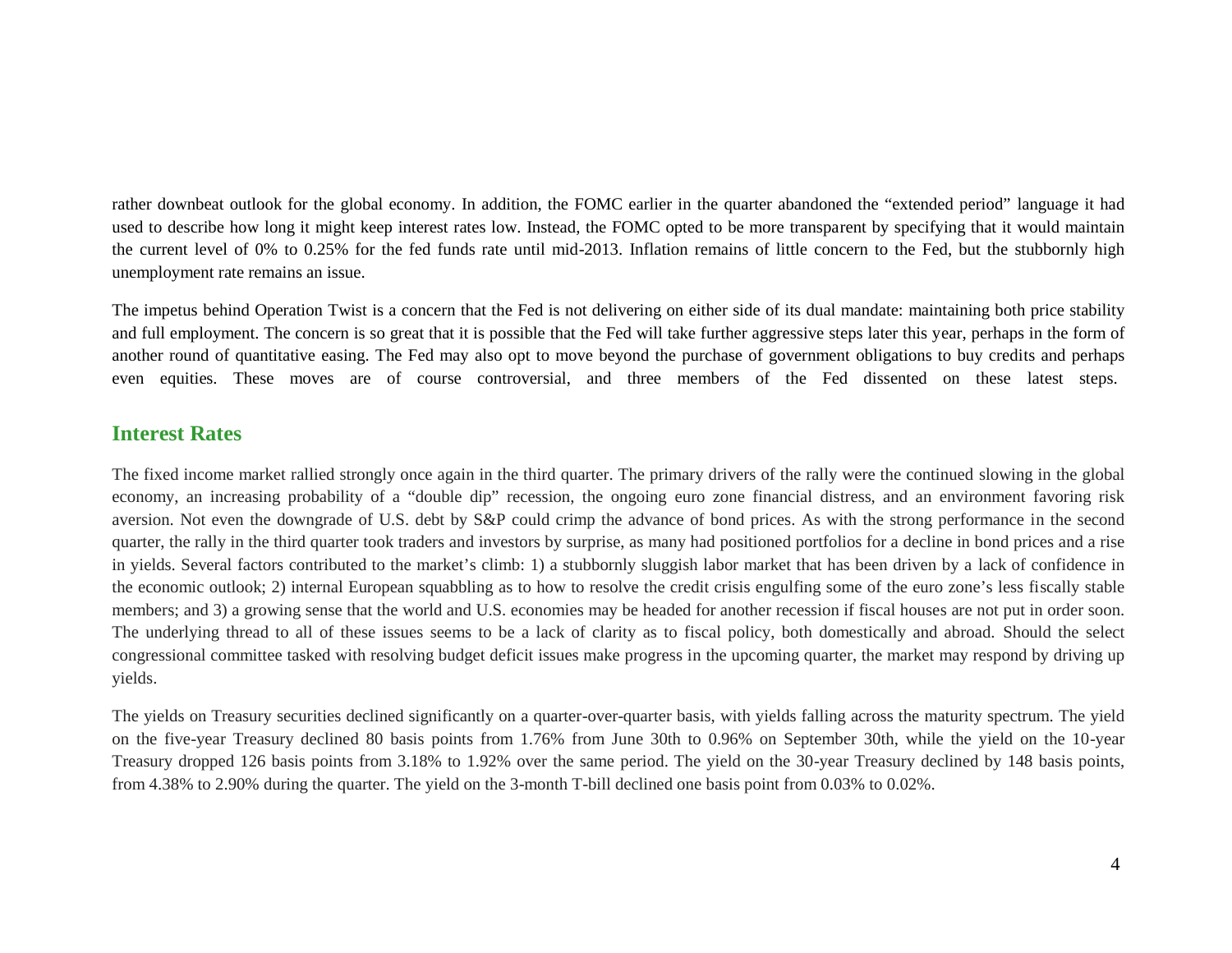

The credit segment of the market was a study in contrasts, as the short end of the yield curve experienced a rise in rates while the longer end witnessed a drop in yields. The yield on the BarCap 1-3 credit index rose 28 basis points, from 1.54% on June 30th to 1.82% on September 30th. Intermediate credit yields declined, with the BarCap 7-10 year index declining from 4.45% to 4.08% during the quarter. As is normally the case,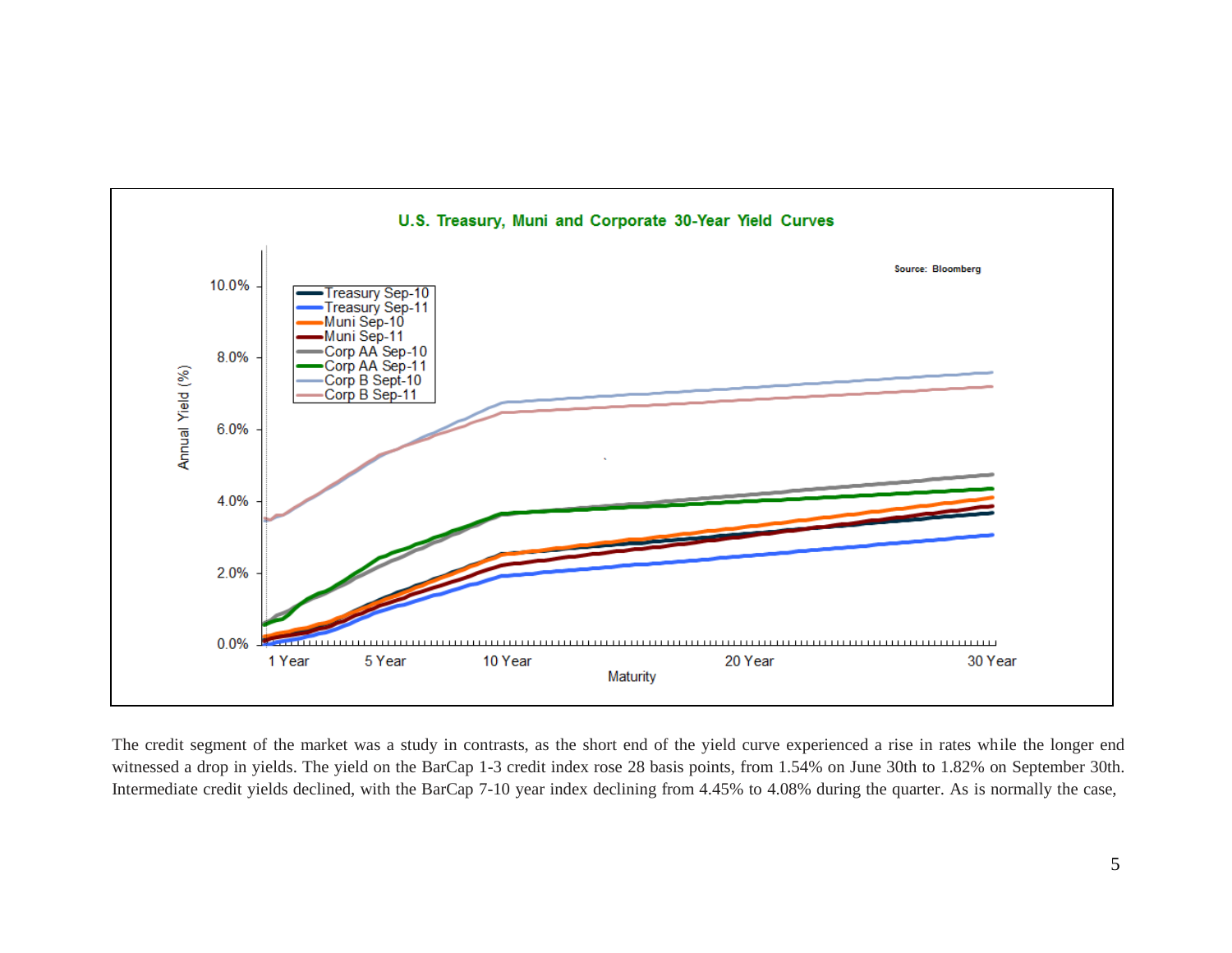the high yield segment of the market traded more in sympathy with equities than with fixed income. The BarCap U.S. Corporate High Yield index yield rose substantially, to 9.63% from 7.67% at the end of the last quarter. Municipal bonds rallied during the quarter. The BarCap Municipal Bond Index yield declined 47 basis points to 3.02% from 3.49% at June 30th.

### **Equities**

Stocks began the quarter rather innocuously, but by the end had suffered their worst quarterly decline since the first quarter of 2009. Risk aversion was at the top of investors' minds, particularly as the quarter wore on. Once again, the primary drivers of the market's swoon were the same ones affecting the overall economy, with the global economic slowdown, European financial distress and domestic political infighting serving as the main culprits. With such a backdrop, investors adhered to a "risk-off" mentality, opting to let the volatility play out before taking on risk in their portfolios. To complicate matters, emerging markets economies began to falter during the quarter, causing those stock markets to suffer, and further exacerbating losses those in developed countries' markets.

For the quarter, the Russell 1000 Index of large capitalization stocks posted a total return of -14.68%. On a year-to-date basis, the Russell 1000 has declined - 9.25%. Small capitalization stocks, as represented by the Russell 2000 Index, bore the brunt of the market's sell-off during the quarter, posting a loss of - 21.87%. Year-to-date, the Russell 2000 index has declined -17.02%. Growth stocks outperformed value oriented issues in the large capitalization segment, but value outperformed growth in the mid cap and small cap areas. The Dow Jones Industrial Average declined by -12.10% during the quarter.